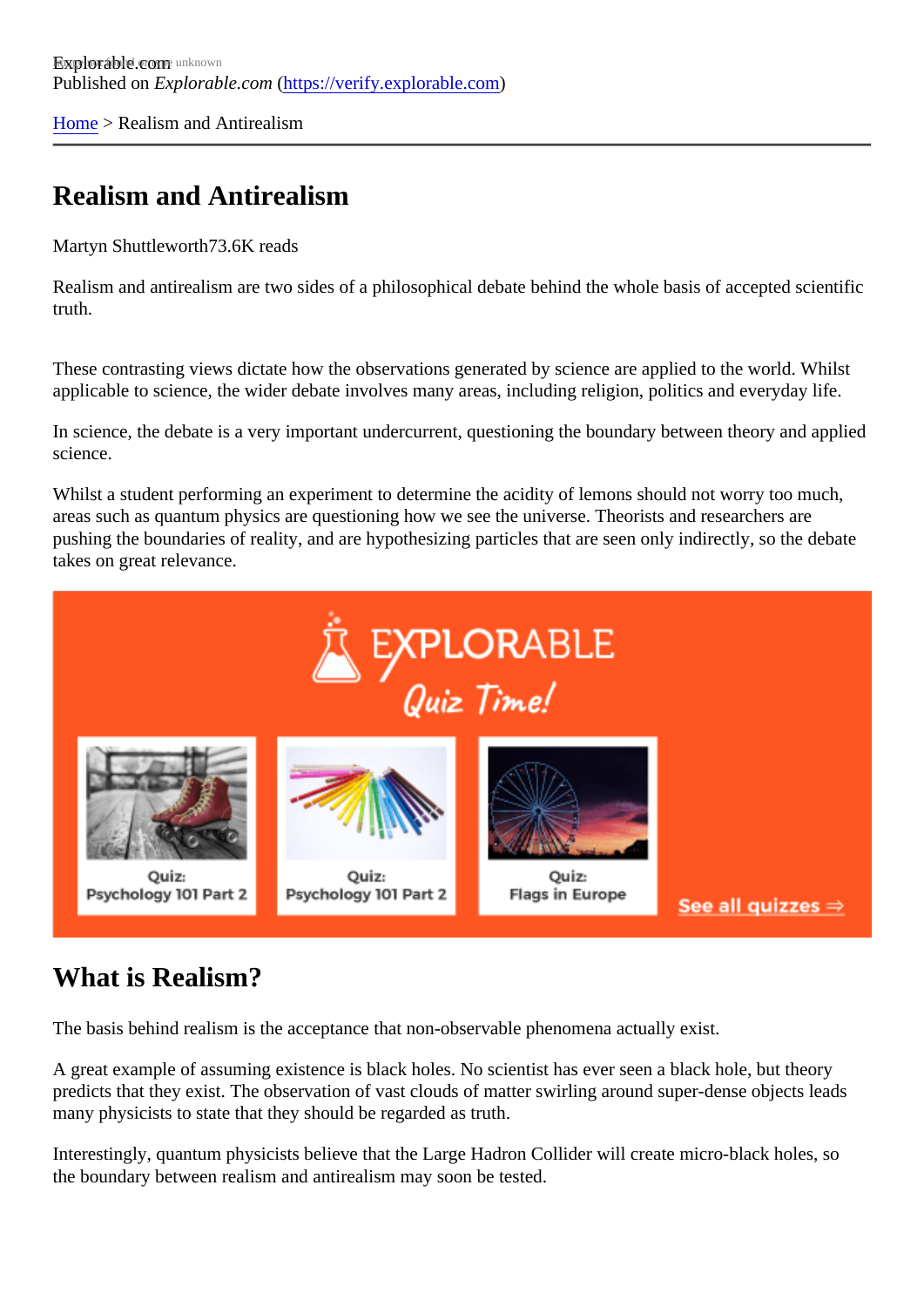The main support for this idea is that science should be regarded as approximately true, a process closely allied with [Popper's falsifiability](https://verify.explorable.com/falsifiability)[1]. Because nocientific researc[2] can ever be accepted as fact, the boundary between theory and research is blurred.

There is no clear distinction or definition, between theory and **Pawedigm shift**[3] is an example of changing truth-values, where scientists now have to debunk beliefs that they originally thought of as true. The [realism and antirealis](http://en.wikipedia.org/wiki/Anti-realism)m<sup>[4]</sup> debate asks questions about the very core or the scientific method<sup>5</sup>].

## What is Antirealism?

Antirealists take a diametrically opposite view, that a theory should never be regarded as truth.

Proponents believe that science is full of theories that are proved incorrect, and that the majority of theorie ultimately are rejected or refined. Great theories, such as Newton's laws, have been proved incorrect.

Looking into history, there are many theories that sound absurd to modern scientists, such as the idea that heat is an invisible liquid called phlogiston.

These were all perfectly logical theories, at the time, using the rical data 6] available, but have passed into the backwaters of science.

Even such huge theories as Darwin's Natural Selection and Einstein's Relativity have needed modification and adaptation. The antirealists believe that theories are merely useful tools, often used after they are pro wrong.

For example, Newton's laws, and Relativity, are still useful in majority of cases, but have limitations at subatomic levels.

## Realism and Antirealism - What is the Answer?

The realism and antirealism debate is very complex and, as with most philosophy, there is a vast grey are.

For example, I have never been to Australia, but I am sure that it exists. I have no solid evidence to base to upon, but it is accepted by fact by most people in the world. Only the esoteric metaphysical philosophers, questioning 'being', and 'self', raise any objections.

By contrast, if I say "I have never seen a quark, but I believe that they exist", this is part of a more complex debate. Theorists have only ever seen quarks indirectly, but there is a chance that other phenomena may responsible. Delving even further into the realism and antirealism debate, talking about superstrings is on boundaries obseudoscience<sup>7</sup>.

In this respect, there is a small dividing line between extremence and religionel. Saying that God exists is not too dissimilar to saying that Quark's exist, although it is more likeler that ical evidence will become available for the latter.

Because there is no clear dividing line between what can be accepted as truth, and what is conjecture, most scientists do not stray into this area. They slowly build upon accepted theories that only paradigm [shift](https://verify.explorable.com/paradigm-shift) [3], or the refuting of a fundamental principle, can alter.

For example, the speed of light in a vacuum is assumed to be approximately 1.08×109. If this were proved incorrect, either the laws of physics would collapse, or at extensive modification would be in order.